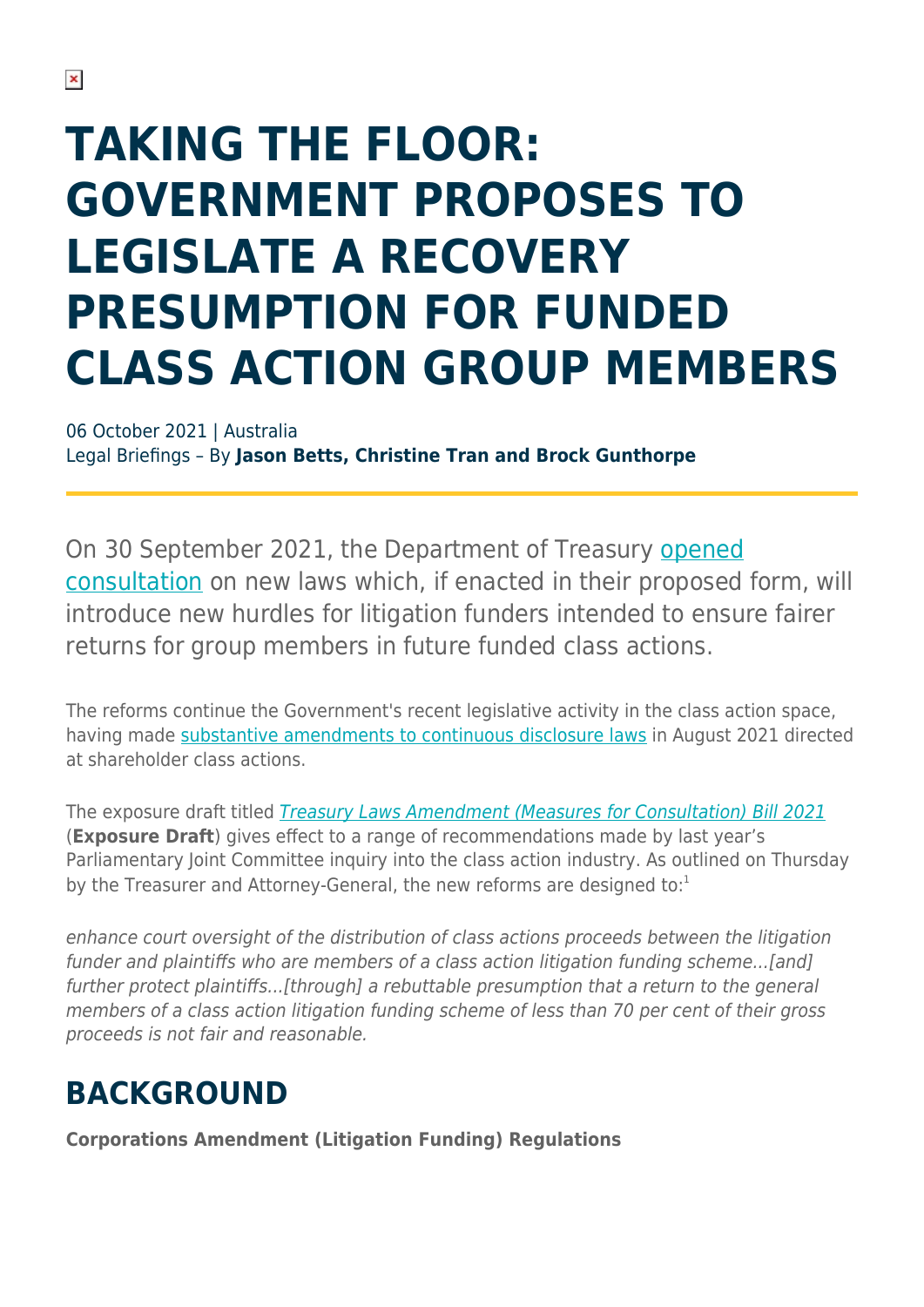In August 2020, the Australian Federal Government [increased regulatory oversight of class](https://www.herbertsmithfreehills.com/latest-thinking/funded-class-actions-under-the-spotlight-australian-federal-government-introduces) [action litigation funding schemes](https://www.herbertsmithfreehills.com/latest-thinking/funded-class-actions-under-the-spotlight-australian-federal-government-introduces) by removing the 'managed investment scheme' (MIS) and other financial services regulatory exemptions from litigation funders.

Under the new regulations, class action litigation funding schemes became subject to Corporations Act 2001 (Cth) requirements applying to financial products, such as the requirement to hold an AFSL, comply with license conditions, and adhere to increased duties and obligations relating to dealings with scheme members.

### **A cap is born**

Later in 2020, during a Senate debate on an Opposition motion to disallow those changes (which the current Government defeated), some members of the crossbench expressed concern about their perception of comparatively low levels of returns to group members in funded class actions (compared to the recovery of those that promote them). In [media](https://www.afr.com/politics/federal/class-action-litigation-funding-rules-at-risk-of-defeat-20201130-p56j9s) [comments in December 2020](https://www.afr.com/politics/federal/class-action-litigation-funding-rules-at-risk-of-defeat-20201130-p56j9s), Senator Hanson outlined an apparent commitment to negotiate additional safeguards for group members, including a 70% minimum recovery.

The matter was subsequently addressed in the deliberations on the Parliamentary Joint Committee on Corporations and Financial Services' report into Litigation funding and the regulation of the class action industry delivered in late December 2020 (**PJC Report**).

#### **Government Consultation**

More recently in May 2021, Attorney-General Cash announced that [the Government would](https://ministers.treasury.gov.au/ministers/josh-frydenberg-2018/media-releases/consulting-recommendations-parliamentary-joint) [consult on recommendations](https://ministers.treasury.gov.au/ministers/josh-frydenberg-2018/media-releases/consulting-recommendations-parliamentary-joint) of the PJC Report which could be implemented by the Government, and 'in particular Recommendation 20 which proposes the introduction of a guaranteed minimum rate of return for class action members'.

#### **Mixed market reaction**

Throughout the balance of 2021, the mooted statutory minimum recovery has been met with caution by a range of users of the class action procedure and a range of industry participants. Opponents of the proposal, including a prominent litigation funder, commissioned research which suggested that [the number of 'viable' class actions for litigation funders could reduce](https://www.afr.com/politics/federal/cap-on-litigation-funder-returns-could-make-class-actions-unviable-20210314-p57aix) [by as much a third if the proposal were legislated](https://www.afr.com/politics/federal/cap-on-litigation-funder-returns-could-make-class-actions-unviable-20210314-p57aix). Nonetheless, there remains support in the industry generally for a statutory cap on funders' recoveries, as seen in responses to the Attorney-General's consultation.

## **EXPOSURE DRAFT**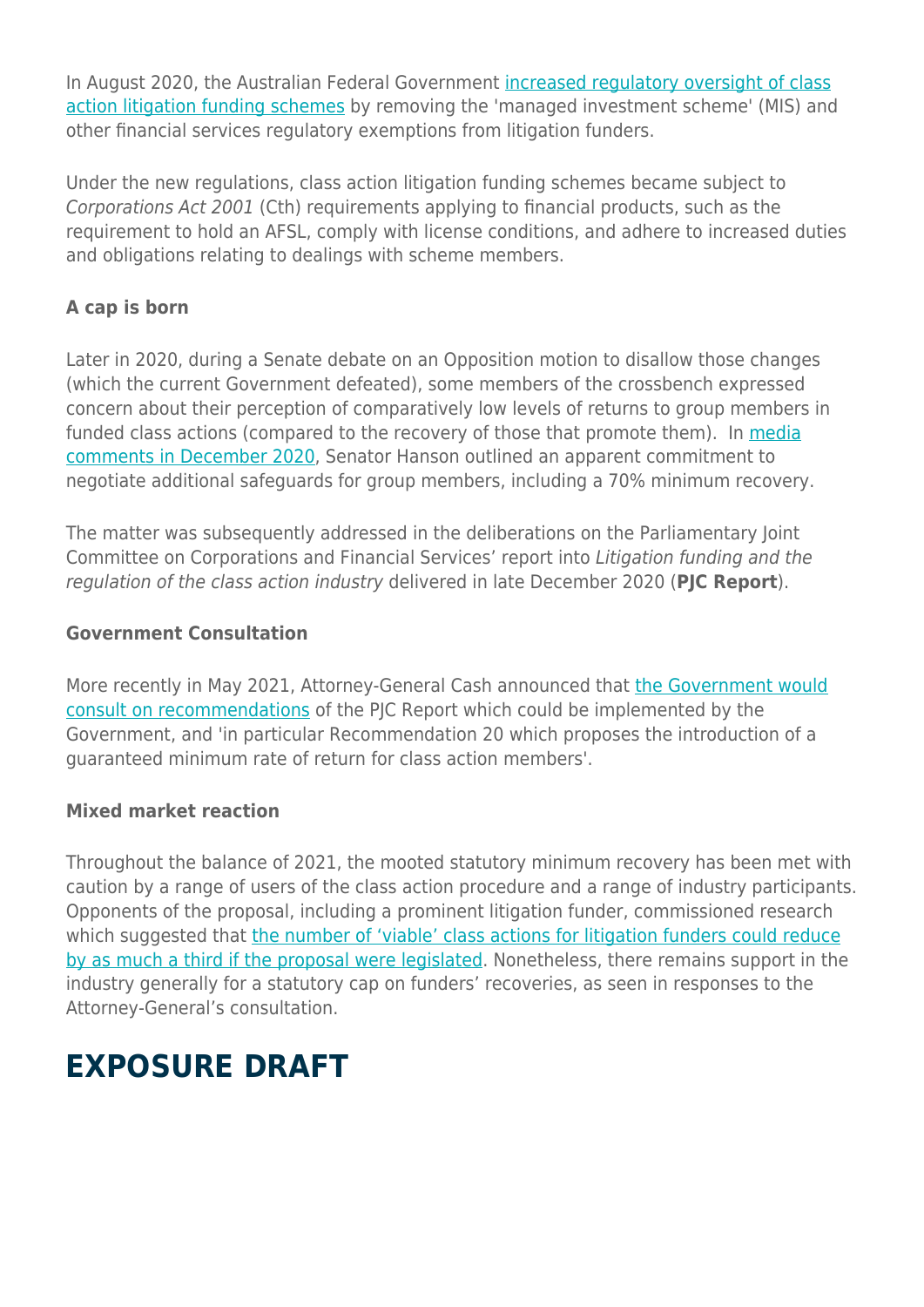Interested parties have been given a tight deadline by Treasury for submissions on the Exposure Draft – 7 days in total. The narrow window for considering a complicated legislative initiative is challenging, given the magnitude of the changes being consulted on (discussed further below). This article canvasses the changes, as well as offering some possible implications that might arise for further consideration if the Exposure Draft is introduced as a bill in Parliament.

The Government intends to only make the changes prospective, meaning that any class actions already commenced will be exempt from the new rules when introduced. Instead, only those litigation funding schemes entered into after the commencement of any legislation will be caught. $2$ The key amendments are set out below.

### **Legislative Scheme**

If passed, the Exposure Draft would impose a procedure (at the time for distribution of monies arising from the litigation) which:

- 1. renders any funding agreement between litigation funder and group member unenforceable (in respect of the distribution of monies) in the absence of court approval;<sup>3</sup>
- 2. requires the Court to:

- a. obtain a referee's opinion (at the funder's expense); and
- b. have regard to a contradictor's submissions (also at the funder's expense),

in relation to the funder's share of any monies;<sup>4</sup> and

- 3. requires the Court to be satisfied that the proposed distribution is "fair and reasonable considering the interests of the scheme's general members as a whole";<sup>5</sup> but,
- 4. further requires the Court to presume that a distribution which provides for less than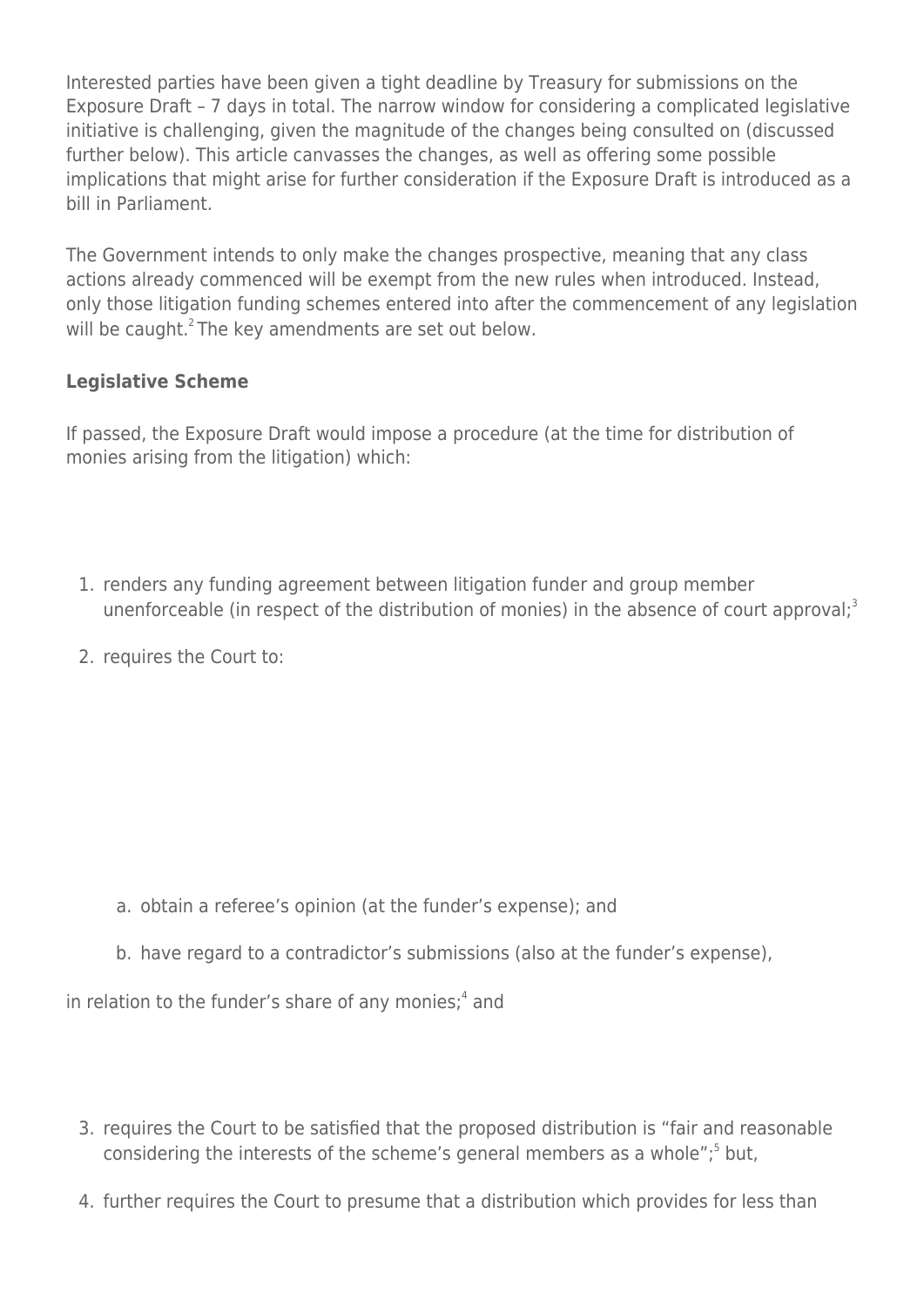70% of the gross claim proceeds to be paid to group members 'is not fair and reasonable'.<sup>6</sup>

The Court will retain a discretion to do away with a referee or contradictor, if not in the interests of justice.

#### **Fair and Reasonable Test**

In determining whether a distribution to a litigation funder is fair and reasonable, the Exposure Draft would see the Court's determination limited to the following prescribed factors:<sup>7</sup>

- 1. the amount, or expected amount, of claim proceeds for the scheme from the proceeding;
- 2. the legal costs for the proceeding incurred by the funder and the extent to which those legal costs are reasonable;
- 3. whether the proceedings have been managed in the best interests of the general members to minimise the legal costs for the proceedings;
- 4. the complexity and duration of the proceedings;
- 5. the extent of the commercial return to the funder for the scheme, in comparison to the costs incurred by the funder in relation to the scheme;
- 6. the risks accepted by the parties to the agreement by becoming parties to the agreement;
- 7. the sophistication and level of bargaining power of the general members in negotiating the agreement; and
- 8. any other compensation or remedies obtained by any of the scheme's general members in relation to the subject matter of the proceeding.

The list would be able to be supplemented or revised by Regulation at any time, but the 70% presumption would be legislatively enshrined, and unable to be later amended, or disallowed by the Senate.

#### **Other Amendments**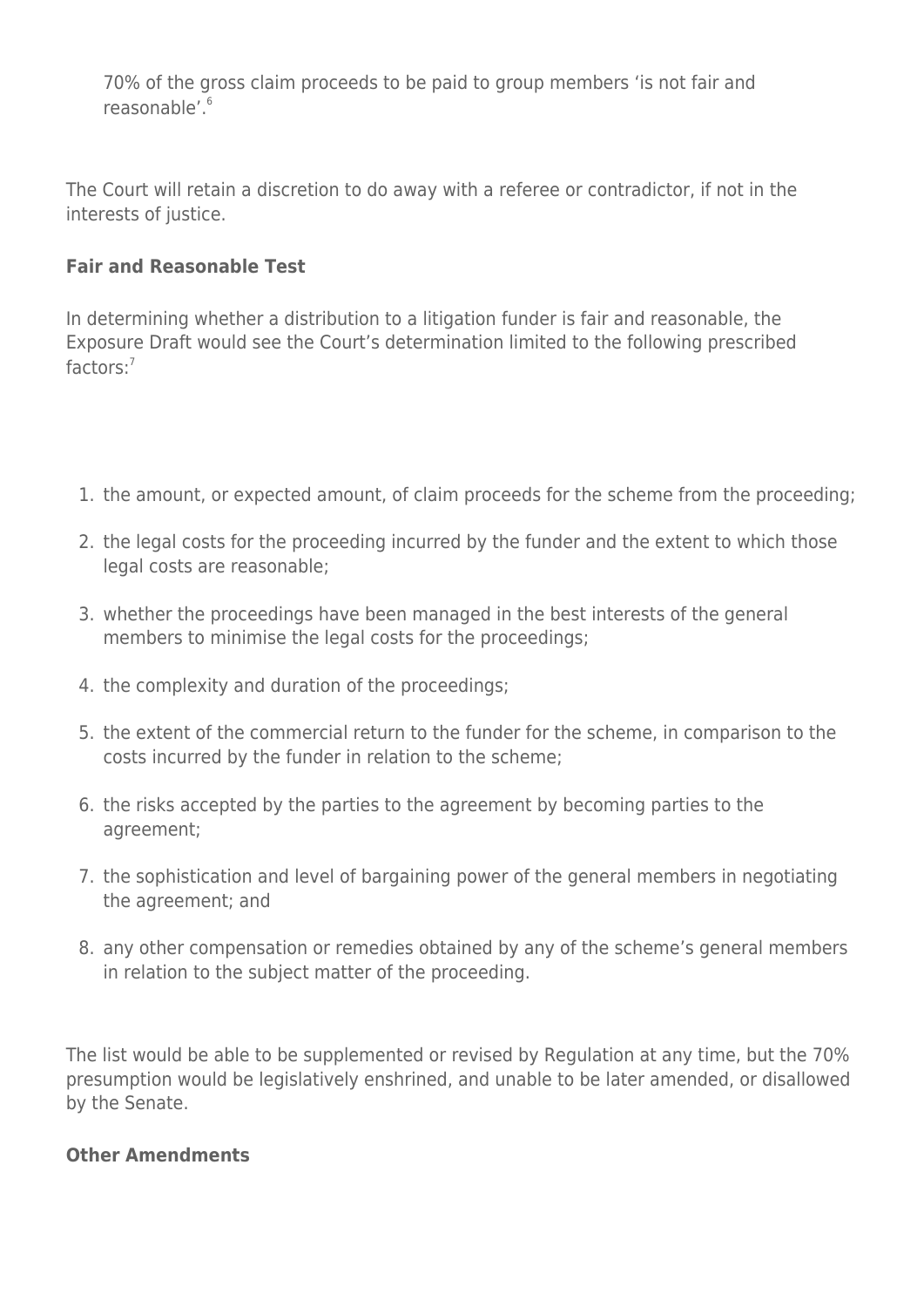Although the primary focus of the Exposure Draft is legislating a scheme to ensure fair and reasonable returns to plaintiffs, the draft amendments throw up a range of other issues. These include:

- 1. **Limiting CFOs:** Consistent with the Government's policy that group members should consent in writing to a funder's commission, the Exposure Draft disincentivises funders from seeking CFOs. The Bill does so by, in essence, rendering all funding agreements unenforceable if the Court makes a CFO in the proceedings.<sup>8</sup> Presumably, this is intended to discourage litigation funders from seeking such orders in the first place.
- 2. **Nationalised funding requirements:** Notwithstanding that class action procedures are governed by State law outside the federal jurisdiction, the Exposure Draft reforms are expressed to apply to all class action litigation funding schemes regardless of jurisdiction.<sup>9</sup> The Bill does so by rendering the distribution of monies contingent on litigation funders receiving court approval under State powers that are 'substantially similar' to those in draft section 601LG.
- 3. **Written consent requirements**: The Exposure Draft amendments impose a 'written consent' requirement before a group member can be bound by the funding agreement.<sup>10</sup>
- 4. **Irrevocable commitment to Australian jurisdiction:** The Exposure Draft amendments require funders to irrevocably submit to the jurisdiction of Australian Courts<sup>11</sup>

## **IMPLICATIONS**

Given that the Exposure Draft is only an early expression of the Government's policy intentions, there remains scope for revision prior to the bill being legislated.

In its present form, some of the implications for consideration prior to the bill being introduced to Parliament include:

**Possible unintended consequences for claim finality**: The Exposure Draft changes may incentivise class action promoters to revert to the use of 'closed classes', presenting finality complications for defendants. These 'closed classes', where only a subset of group members participate, can be hard for defendants to resolve before trial, because of the risk that the settlement will trigger a copycat proceeding on behalf of the group members excluded from the settled claim. To borrow the language of one prominent judge, class action reforms can sometimes lead to a 'whack-a-mole' game, where (in this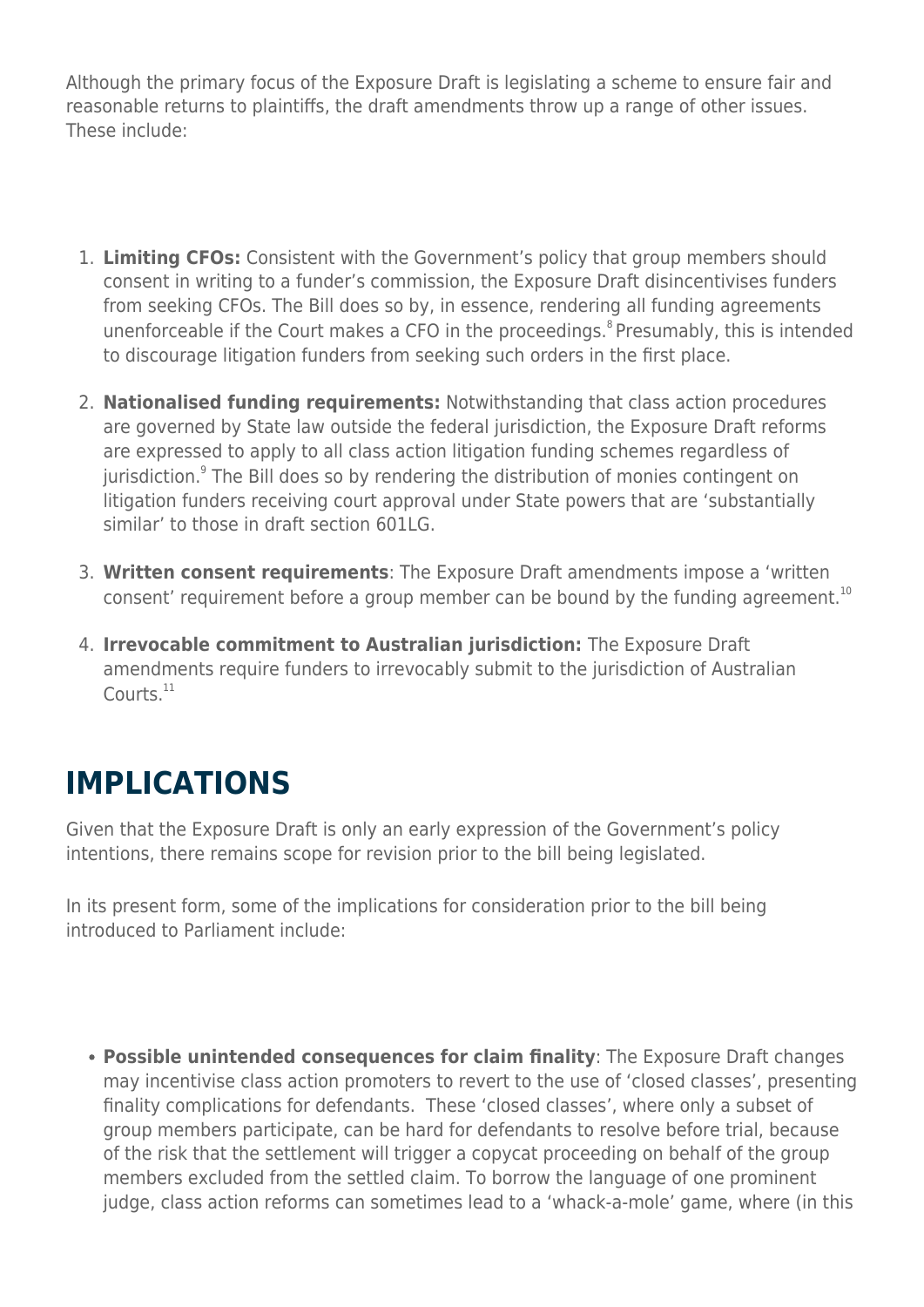case) resolving the issue of excessive funding returns may create a new problem for defendants in achieving finality when settling funded class actions.

- **Multiplicity issues**: An increase in 'closed classes' may create more instances of multiple class actions being commenced in relation to the same subject matter. While recent experience indicates how the Courts might approach addressing competing open classes, and to a lesser extent competing open/closed classes, competing closed classes are, generally speaking, harder to regularise and raise complicated questions of whether one or multiple closed classes should be permitted to proceed, especially where there is no overlap in group membership between closed classes.
- **Unintended upwards increase in settlement expectations**: Consideration will need to be given to whether the '70% return to group members presumption' in the Exposure Draft could have the effect of increasing settlement expectations or targets of those that promote class actions, requiring defendants to pay more if they wish to resolve class actions before trial. Take a hypothetical: Assume settlement could in the past be achieved for a payment of \$50 million, comprising \$10 million (20%) in plaintiff legal costs, and \$10 million (20%) of funders' commission, leaving \$30 million (60%) to be distributed to group members. By the time of mediation, the majority of legal costs are sunk and the funder may have firm expectations (supported by funding agreements) as to the percentage commission they need to extract to resolve the proceeding before trial. Accordingly, will the presumption mean that the this proceeding could not settle for less than \$67m – a total amount that would allow both the 70% presumption to be met, and a \$10 million return to the funder)? Alternatively, will more cases have to go to trial? Additionally, it may take some time for the jurisprudence to develop, giving rise to increased settlement uncertainty in the short term as to the application of the presumption.
- **Effective 'split' between funded class actions, and class actions supported by lawyers charging contingency fees**: The Exposure Draft appears to exclude 'no win, no fee' and contingency fee arrangements (i.e. where no third party funder is supporting the proceeding). Is this creating different standards for different types of class actions and is that an acceptable policy choice? Presumably, the Exposure Draft reflects a policy decision that claims supported by no-win, no-fee arrangements or contingency fees are less in need of reform, because group member returns are likely to be higher than in third party funded litigation (given the absence of litigation funder's commission).
- **The effective introduction of an opt-in system for funded class actions**: While the 'opt in' requirements of the Exposure Draft are confined to funding agreements between a funder and group members, and can, therefore, be reconciled with the overall 'opt out' regime in Part IVA of the Federal Court of Australia Act 1976 (Cth), uncertainty will arise in the interface between the proposed reforms and the current machinery of Part IVA, which may result in increased interlocutory disputation. Recent appellate decisions on the Court's powers have emphasised the 'opt out' nature of the Part IVA; but how will the Court's current Part IVA powers be used in a funded proceeding with an 'opt in' mandate? For instance, how might the Court exercise powers under sections 33K or 33ZF part-way through a funded closed class proceeding to amend the class definition to include unfunded group members, assuming that is even permissible?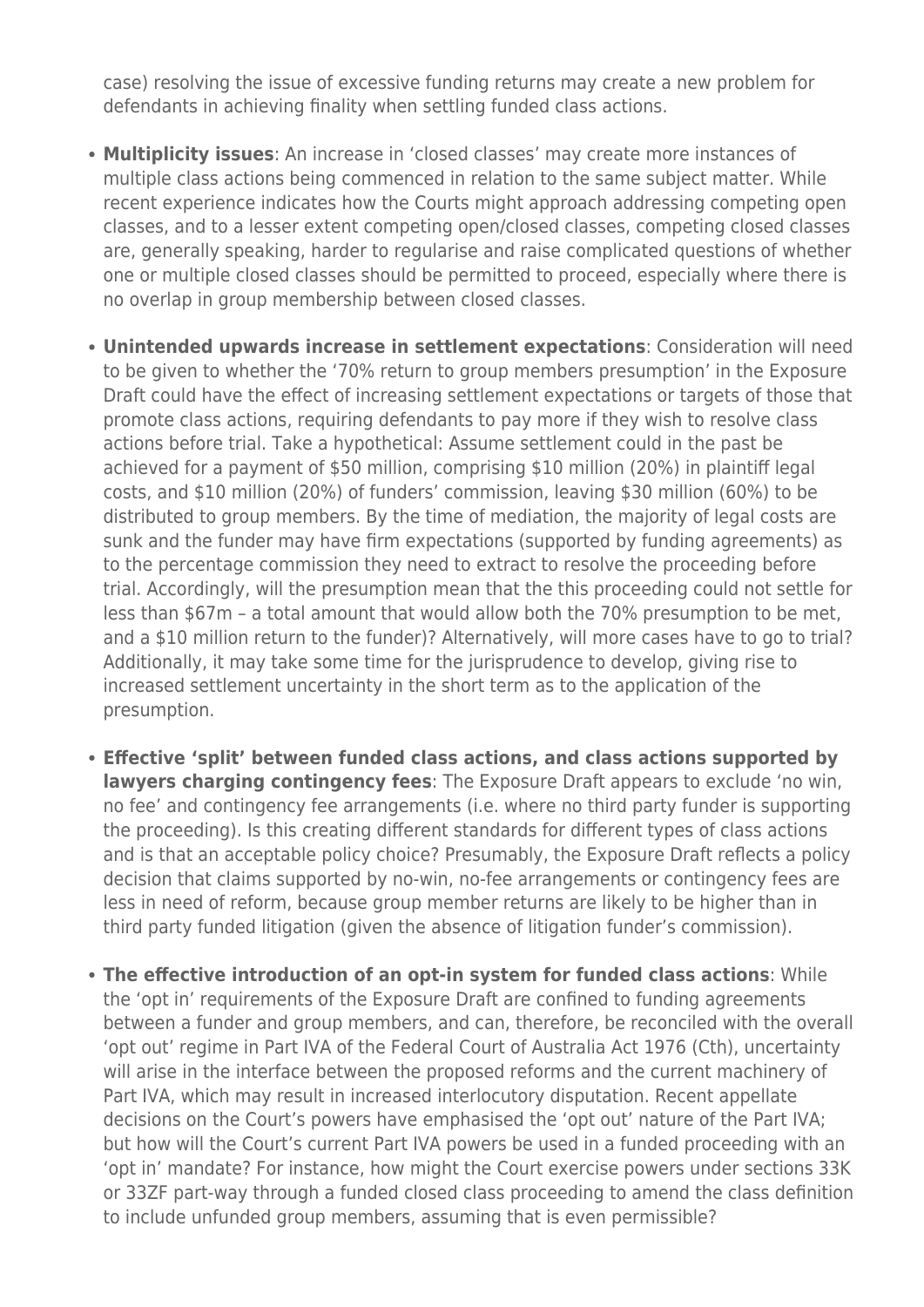Given the foregoing, it will be interesting to see how many of these questions are ventilated and addressed in the short consultation window.

- 1. Hon Josh Frydenberg MP, ['Ensuring Fair and Reasonable returns to class action plaintiffs'](https://ministers.treasury.gov.au/ministers/josh-frydenberg-2018/media-releases/ensuring-fair-and-reasonable-returns-class-action) (30 September 2021)
- 2. Exposure Draft, section 1688.
- 3. Exposure Draft, s 601LF(1).
- 4. Exposure Draft, s 601LG(6).
- 5. Exposure Draft, s 601LG(1).
- 6. Exposure Draft, s 601LG(5).
- 7. Exposure Draft, s 601LG(3)(a)-(f).
- 8. Exposure Draft, s 601LF(2)(c), (3)(d), (4)(d).
- 9. Exposure Draft, s 601LF(4).
- 10. Exposure Draft, s 601GA(5)(a).
- 11. Exposure Draft, s 601GA(5)(c).